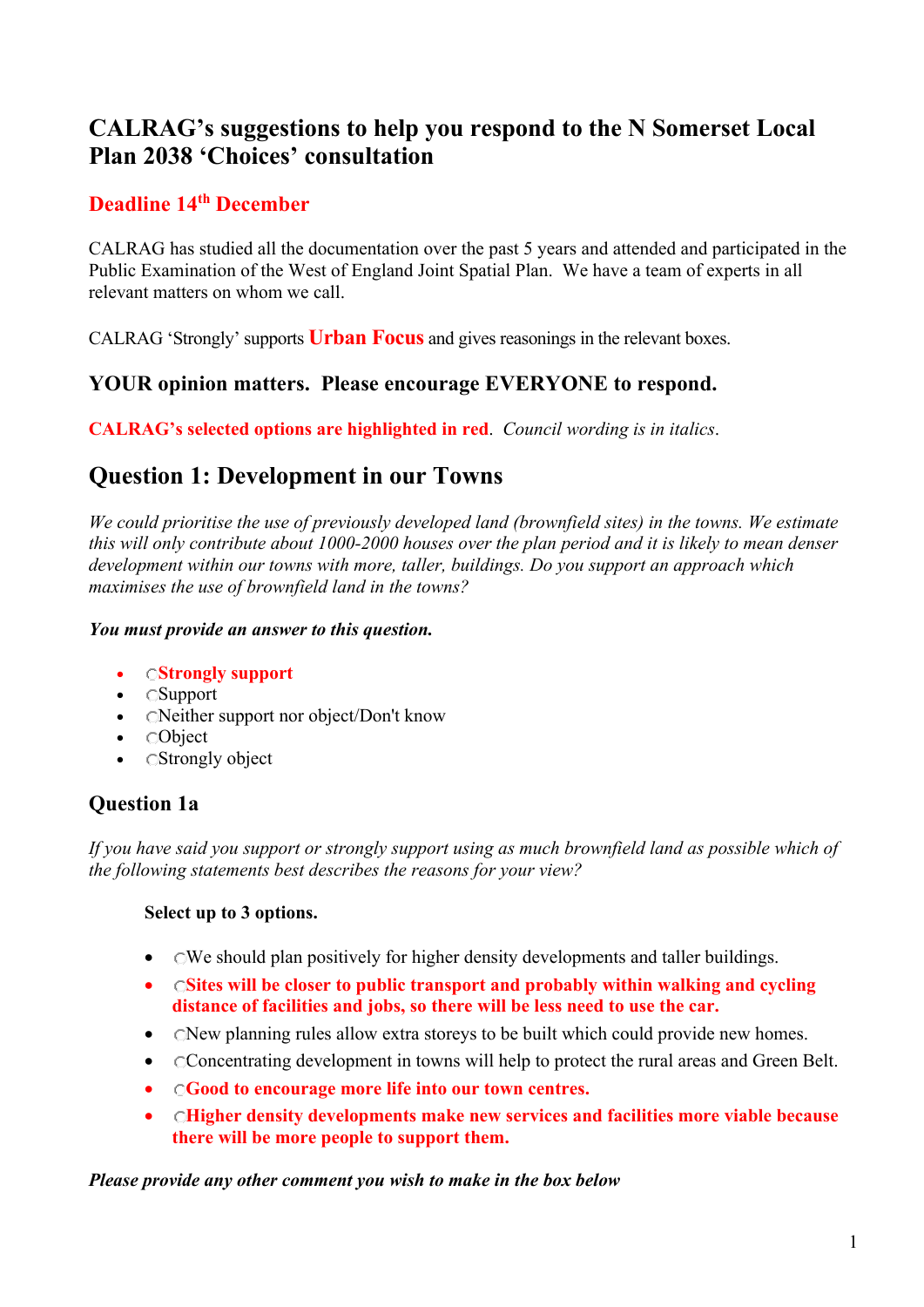- 1. I agree that the use of Brownfield sites for development in towns, close to jobs, good public transport, services and facilities should be a priority to support NSC's commitment to the Climate Change Emergency.
- 2. Some Green Belt that is strangling Bristol needs to be reallocated to protected rural areas
- 3. The concentration of development in towns will protect access to Green and Blue Spaces for everyone in N.Somerset.

## **2. Approach to Flood Zones**

*Flooding is a major concern in North Somerset with about one third of the district currently regarded as being at risk. This is likely to increase further with climate change. Following feedback from the Challenges consultation, and in light of the climate emergency facing the district, our suggested approach is to develop a spatial strategy that avoids allocating land for new development in flood zones 3 (the areas at highest risk of flooding). We would like to find about more about what you think about that approach and why.* 

# **Question 2**

*We suggest that new housing development should avoid locations which are at risk from flooding (flood zone 3) even where it could be demonstrated that measures can be put in place to address any harm. Do you support this approach?* 

### *You must provide an answer to this question.*

- CStrongly support
- Support
- CNeither support nor object/Don't know
- **Object**
- CStrongly object

# **Question 2b**

*If you have said you object or strongly object to avoiding flood zone 3 which of the following options best describes you reason for this?* 

*Select up to 3 options.* 

- Chere are plenty of good examples of new developments being built in flood risk areas.
- **The government allows residential development in flood risk areas subject to certain safeguards.**
- **Flood risk areas in sustainable locations such as close to towns should not be discounted.**
- Chandellary of the building designs can provide a solution  $-$  it happens in other countries.
- OWe should consider using flood risk areas before Green Belt.
- **The flood risk might be outweighed by other considerations such as supporting regeneration.**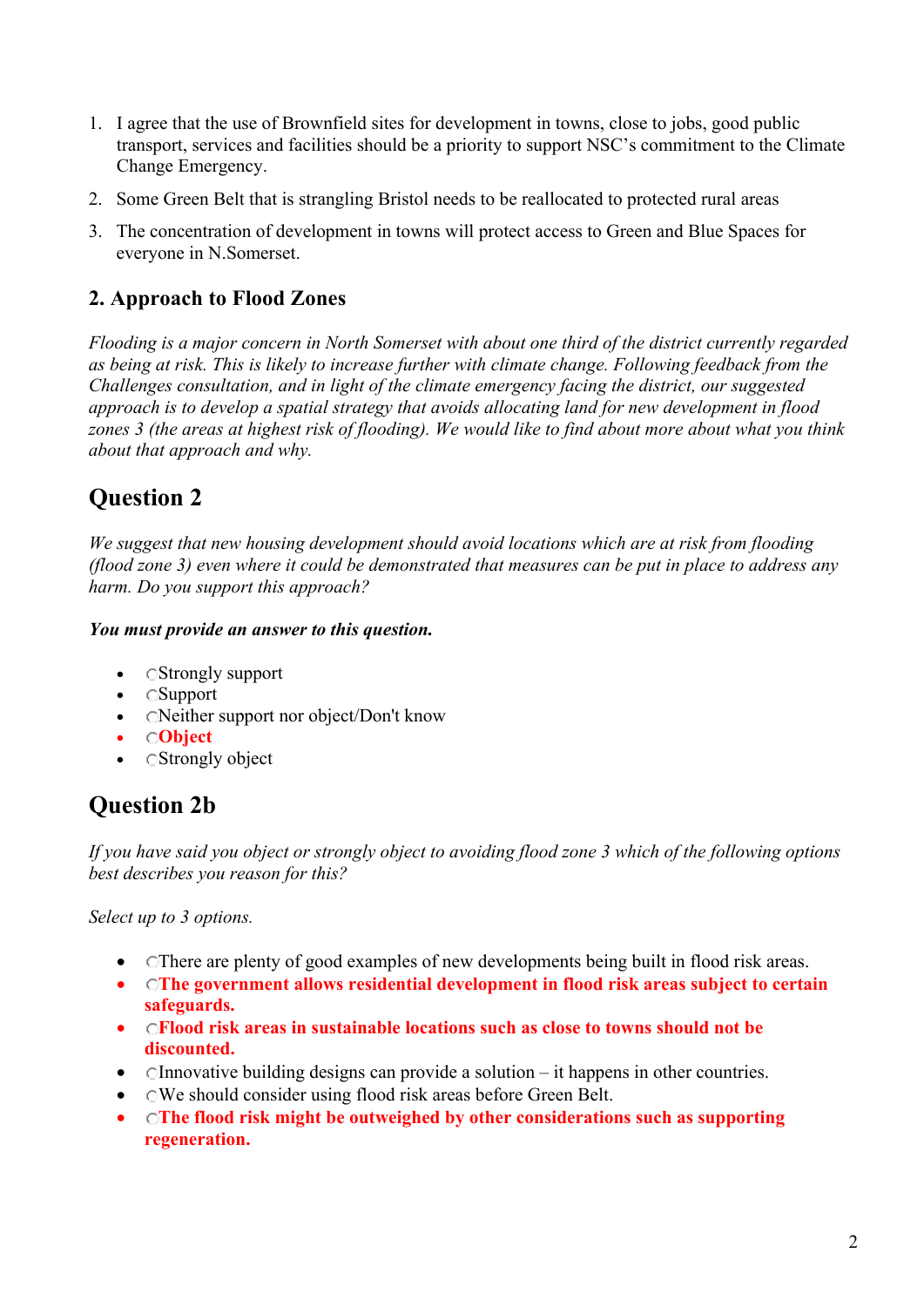#### *Please provide any other comments you wish to make in the box below*

1. It is important to ensure that future development does not take place on pasture that forms a natural soak away for water draining down from the Mendip Hill AONB as is currently the case in Churchill, which has put existing houses at risk of flooding as well as flooding the A38 and other roads. This has already created a bigger, and potentially extremely expensive-to-resolve problem in Churchill.

# **Question 3: Retain Green Belt**

*Which of the following options best describes how you feel about the "Retain Green Belt" approach?* 

#### *You must provide an answer to this question.*

- CStrongly support
- Support
- CNeither support nor object/Don't know
- **Object**
- CStrongly object

# **Question 3b**

*If you have said you object or strongly object to the Retain Green Belt approach which of the following statements best describes the reasons for your view?* 

### *Select up to 3 options.*

- CGreen Belt is outdated and needs to be rethought
- **Green Belt restrictions push too much development to the central and southern parts of the district which will risk changing and spoiling its character.**
- CThere should be an opportunity to build in the Green Belt if new Green Belt can be added elsewhere.
- **Green Belt policy results in more car use, particularly longer commuting times to jobs in Bristol.**
- CVillages and towns in or surrounded by Green Belt do not have the opportunity for growth which might be needed to support services or provide local housing.
- **There is an opportunity to provide new communities with easy access to Bristol's facilities and jobs.**

#### *Please provide any other comments/reasons you wish to make in the box below*

- I agree with all the above reasons to object.
- 'Exceptional Circumstances' **do exist** to reallocate or remove some Green Belt land. Evidence of this was presented to the Inspectors at the Public Examination of the West of England Joint Spatial Plan (JSP) by many representatives including BANES and South Gloucestershire Local Authorities.
- There is scope for very limited, appropriate expansion in some villages that are surrounded by Green Belt. Current Green Belt restrictions are pushing all development onto a small number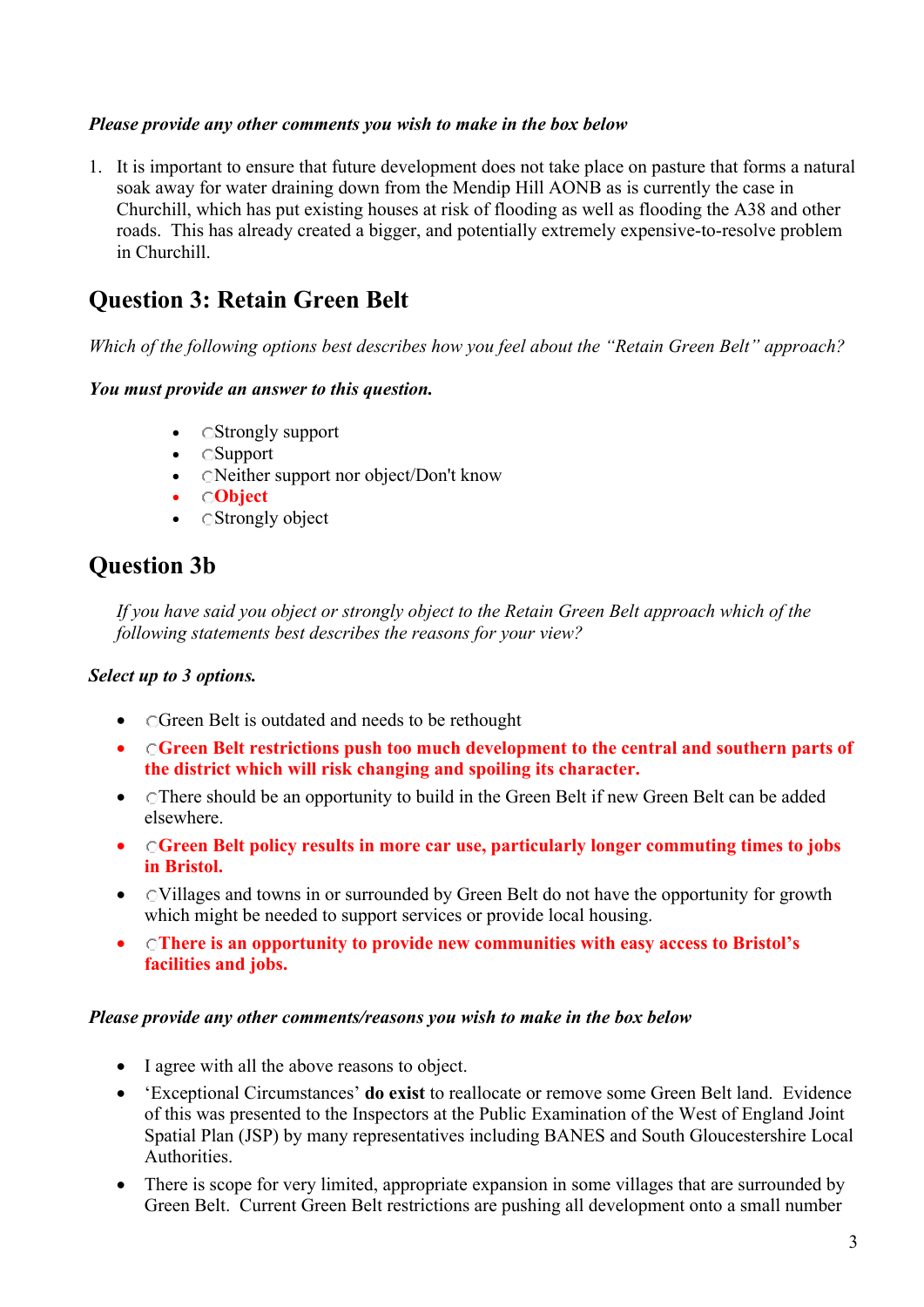of villages such as Churchill, Langford, Congresbury Sandford and parts of Wrington which are outside of the Green Belt. Churchill and Langford have already accepted a 35% increase in number of houses in the past two years. This is the maximum that can be 'absorbed' without destroying the culture of village life.

- Inspectors at the Public Examination of the JSP repeatedly expressed concerns about the remote Strategic Development Locations (such as Churchill). They asked the LAs to review them with an "Open mind". It is encouraging to see that NS officers and councillors have heeded this and have presented the possibility of removal of some Green Belt land along with the removal of Churchill/Mendip Spring as a remote SDL, as credible options in this part of the Local Plan consultation.
- Green Belt was created around Bristol in 1955 to prevent 'urban sprawl'. It covers over 40% of N Somerset. Its purpose was to prevent urban sprawl. Now, it is strangling Bristol, and forcing N Somerset to miss a great opportunity both in terms of building houses close to existing infrastructure and in new employment opportunities. It is forcing urbanization of green space and destroying the culture of village life.
- Green Belt land is causing Urban Sprawl to destroy remote, valuable green spaces and create soulless commuter towns which is contrary to N Somerset's own and vital Climate Change Emergency commitment.
- Need not Greed must guide development in rural areas. There is a need for a small amount of affordable homes for local young people and/or older/disabled residents. Currently affordable homes are prioritised to those outside of the villages who have no access to public transport or to the range of cheaper supermarkets and leisure facilities. Those who have built up a lifetime of friends and supporters in villages have to move away. This must stop.
- An amendment to Green Belt land presents a real opportunity for N Somerset to embrace its proximity to Bristol with its existing employment and infrastructure already in place whilst preserving and protecting the very best of N Somerset's natural beauty in the villages and countryside (Green and Blue spaces).
- If such an amendment were made, it would assist planners in implementing the Countryside and Rights of Way Act 2000 (CROW) which protects views FROM the Mendip Hills AONB which is used by so many from Bristol and N Somerset towns, whilst protecting valuable ecosystems. It would also prevent losing valuable natural soak-aways for water draining down from the Mendip Hills which causes the flooding recently seen on the A38 in Churchill.
- People have chosen to live in villages for the culture of village life which is very different from living in a town. Villages can quickly mobilise support for their more vulnerable neighbours/residents at minimal cost to the LA, as has been proved in the current pandemic.
- Current overdevelopment of villages to the south of the region, particularly Churchill, Sandford, Congresbury and Wrington is disproportionate to their size. This is the result of inappropriately large band of Green Belt in N Somerset which is strangling Bristol and denying N Somerset the opportunity of developing a thriving area alongside our city.
- Much of the Green Belt agricultural land surrounding Bristol is of poor quality compared to the land surrounding the Mendip Hills AONB. The GB land should be reallocated to include the villages of Churchill, Langford, Congresbury Sandford, Blagdon and Wrington which surround the Mendip Hills Area of Outstanding Natural Beauty (AONB).
- UK food security should also be considered when planning to build on good quality agricultural land.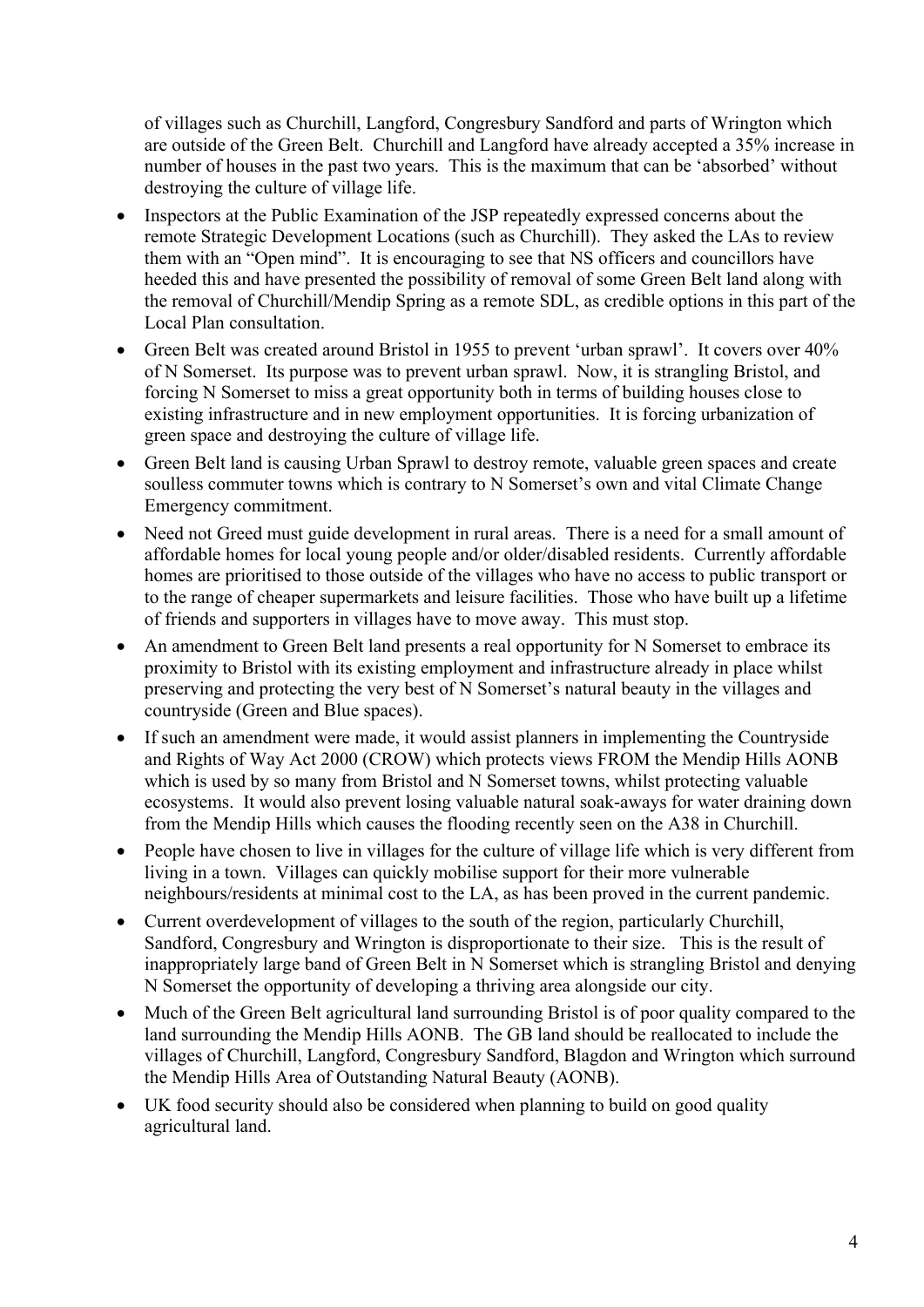# **Question 4: Urban Focus**

### *Which of the following options best describes how you feel about the "Urban Focus" approach?*

#### *You must provide an answer to this question.*

- **Strongly support**
- Support
- CNeither support nor object/Don't know
- Object
- CStrongly object

# **Question 4a**

If you have said that you **support or strongly support** this approach which of the following statements best describes the reasons for your view?

### *Select up to 3 options.*

- OIt could support better public transport.
- **Concentrating development in a limited number of larger areas makes it easier to deliver essential infrastructure such as renewable energy and schools.**
- CMay need less land overall because development at the towns is likely to be at a higher density.
- **Houses would be closer to a range and choice of existing services, facilities and jobs.**
- **It protects the countryside and villages from development.**
- CIt supports the regeneration of the towns.

#### *Please provide any other comments/reasons you wish to make in the box below*

- 1. I welcomeUrban Focus as a credible, sustainable, viable and achievable solution.
- 2. Urban Focus enables the Council to work to its Climate Emergency commitment.
- 3. 5000+ homes and jobs, close to Bristol, its employment opportunities, its existing good quality public transport infrastructure, services and facilities, where people can cycle and walk to work is the logical, environmentally acceptable solution.
- 4. This option reduces commuting.
- 5. The houses would be built close to facilities and services such as schools and hospitals cutting down valuable emergency ambulance times and saving lives.
- 6. It cannot be assumed that the Airport will provide the anticipated employment hub as the expected expansion of air travel must now been in doubt. Automation needs to factored in when considering the airport as an employment hub.
- 7. In July, it was reported in the Bristol Live that the airport was reducing its workforce by 23 per cent and it expected passenger numbers in 2021 to be down to 6.5-7 million (2015-2016 levels).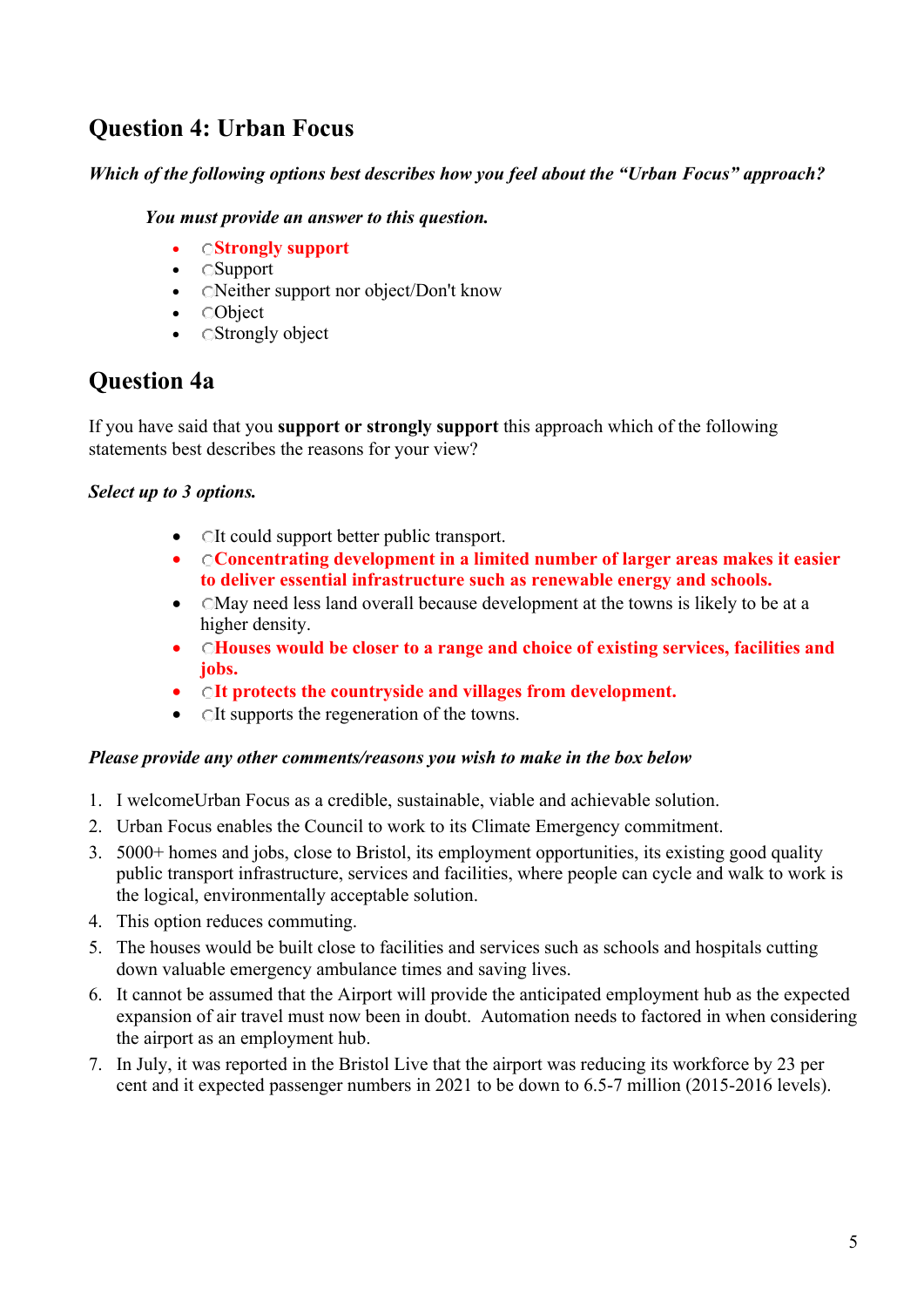# **Question 5: Transport Corridors**

*Which of the following options best describes how you feel about the "Transport Corridors" approach?* 

#### *You must provide an answer to this question.*

- CStrongly support
- Support
- CNeither support nor object/Don't know
- **Object**
- CStrongly object

# **Question 5b**

*If you have said that you object or strongly object to the Transport Corridors approach which of the following statements best describes the reasons for your view?* 

- **Could cause ribbon development along the road corridors resulting in sprawl and merger of settlements.**
- Could fundamentally change and reduce the Green Belt with multiple releases of Green Belt land at various locations.
- **Danger that housing could to be built before the supporting transport infrastructure is delivered.**
- Better to plan for electric vehicles than public transport**.**
- **Not clear what the new transport infrastructure is and when or if it will be delivered.**
- CPost-Covid, there will be less use of public transport.

#### *Please provide any other comments/reasons you wish to make in the box below*

- 1. This is not a viable option. It will cause more problems than it solves.
- 2. The UK faces a serious recession so it is highly unlikely that any new transport or general infrastructure could be delivered before houses are built. Schools, shopping and healthcare facilities need to be in place first as has been demonstrated to work well in Cambridgeshire.
- 3. I have not clicked 'Strongly object' because I supports small development close to railway stations and new railway stations whether in Green Belt or not.
- 4. New corridors of roads are not the answer. I do support better public transport from Bristol to the airport and would appreciate the reinstatement of the bus service between Churchill and Weston-S-Mare which has been withdrawn.
- 5. I strongly support a link between M5 Junction 20 and Bristol.

# **Question 6: Greater Dispersal**

*Which of the following options best describes how you feel about the "Greater Dispersal" approach?* 

### *You must provide an answer to this question.*

• CStrongly support